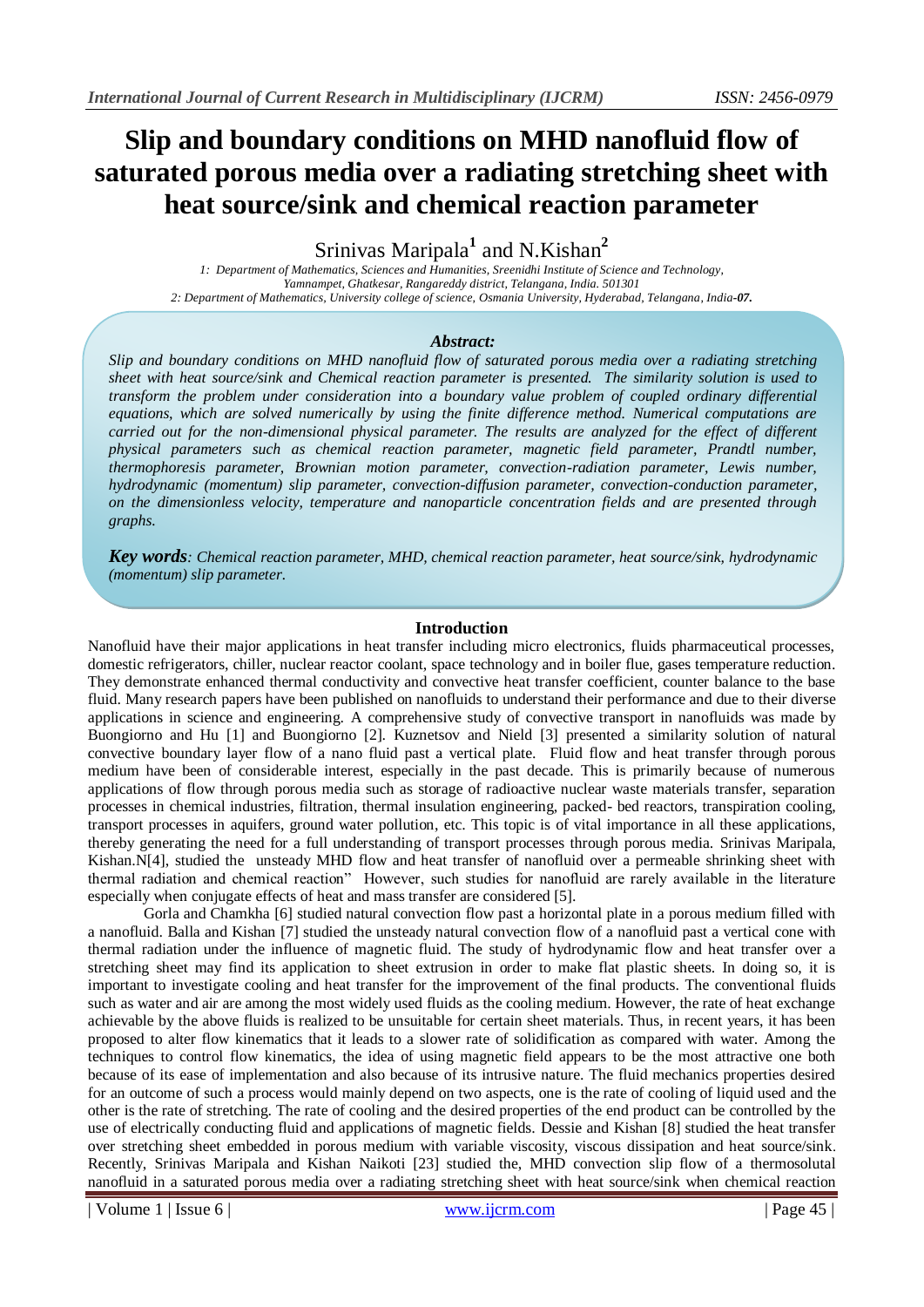parameter is absent. In the present investigation is to study the chemical reaction effects of magnetohydrodynamics convection slip flow of a thermosolutal nanofluid in a saturated porous media over a radiating stretching sheet with heat source/sink. The governing equations are solved by using the implicit finite difference scheme using along with the Gauss-Siedel iteration method. The C-programming code is used to compute the values for the same.

#### **Governing Nanofluid Transport Model**

Consider a two-dimensional regime with a coordinate system with the  $\bar{x}$ -axis aligned horizontally and the  $\bar{y}$ -axis is normal to it. A transverse magnetic field  $B_0$  acts normal to the bounding surface. The magnetic Reynolds number is small so that the induced magnetic field is effectively negligible when compared to the applied magnetic field. We neglect the electric field associated with the polarization of charges and Hall effects. It is further assumed that the left of the plate is heated by the convection from the hot fluid of temperature  $T_f(>T_w>T_\infty)$  which provides a variable heat transfer coefficient  $h_f(\bar{x})$ . Consequently, a thermal convective boundary condition arises. It is further assumed that the concentration in the left of the plate  $C_f$  is higher than that of the plate concentration and free stream concentration  $C_\alpha$ which provides a variable mass transfer coefficient  $h_m(\bar{x})$ . As a result, a mass convective boundary condition arises. The Oberbeck- Boussinesq approximation is utilized and the four field equations are the conservation of mass, momentum, thermal energy and the nanoparticles volume fraction. These equations can be written in terms of dimensional forms, extending the formulations of Buongiorno [15] and Makinde and Aziz [16]:

$$
\frac{\partial \bar{u}}{\partial \bar{x}} + \frac{\partial \bar{v}}{\partial \bar{y}} = 0, \tag{1}
$$

$$
\rho_f(\bar{u}\frac{\partial \bar{u}}{\partial \bar{x}} + \bar{v}\frac{\partial \bar{u}}{\partial \bar{y}}) = \mu \frac{\partial^2 \bar{u}}{\partial \bar{y}^2} - \frac{\mu}{Kp} \bar{u} - \sigma B_0^2 \bar{u},\tag{2}
$$

$$
\bar{u}\frac{\partial T}{\partial \bar{x}} + \bar{v}\frac{\partial T}{\partial \bar{y}} = \alpha \frac{\partial^2 T}{\partial \bar{y}^2} + \tau \left\{ D_B \frac{\partial C}{\partial \bar{y}} \frac{\partial T}{\partial \bar{y}} + \left( \frac{D_T}{T_{\infty}} \right) \left( \frac{\partial T}{\partial \bar{y}} \right)^2 \right\} - \frac{1}{\rho_f c_f} \frac{\partial q_r}{\partial \bar{y}} + \frac{Q_0}{(\rho c)_f} (T - T_{\infty})
$$
(3)

$$
\bar{u}\frac{\partial C}{\partial \bar{x}} + \bar{v}\frac{\partial C}{\partial \bar{y}} = D_B \frac{\partial^2 C}{\partial \bar{y}^2} + \left(\frac{D_T}{T_{\infty}}\right)\frac{\partial^2 T}{\partial \bar{y}^2} - k_c(C - C_{\infty})
$$
\n(4)

The appropriate boundary conditions are following Datta[27] and Karniadakis et al.[28].

$$
\overline{u} = \overline{u}_w + \overline{u}_{slip} \; ; \; \overline{v} = 0, \; -k \frac{\partial T}{\partial \overline{y}} = h_f (T_f - T) \; , \; -D_B \frac{\partial C}{\partial \overline{y}} = h_m (C_f - C) \; \text{at} \; \overline{y} = 0,
$$
\n
$$
\overline{u} \text{ tends to 0, T tends to } T_{\infty} \quad , \text{C tends to } C_{\infty} \quad \text{as } \overline{y} \text{ tend to } \infty
$$
\n
$$
(5)
$$

Here  $\alpha = k/(\rho c)$  thermal diffusivity of the fluid;  $\tau = (\rho c)_{\rho}/(\rho c)_{f}$ , ratio of heat capacity of the nanoparticle and fluid; Kp: permeability of the medium;  $(\bar{u}, \bar{v})$ : velocity components along  $\bar{x}$  and  $\bar{y}$  axes,  $\bar{u}_w = U_r(\bar{x}/L)$  velocity of the plate, L: characteristic length of the plate,  $\bar{u}_{slip} = N_1 v \frac{\partial \bar{u}}{\partial s}$  $\frac{\partial u}{\partial \bar{y}}$  : linear slip velocity,  $N_1$  velocity slip factor with dimension s/m,  $\rho_f$ : density of the base fluid,  $\sigma$ : electric conductivity,  $\mu$ : dynamic viscosity of the base fluid,  $\rho_p$ : density of the nanoparticles,  $(\rho C p)_f$ : effective heat capacity of the fluid,  $(\rho C p)_p$  effective heat capacity of the nanoparticle material,  $Q_0$  volumetric rate of heat generation/absorption,  $\varepsilon$ : porosity,  $D_B$ : Brownian diffusion coefficient,  $D_T$ : thermophoretic diffusion coefficient and  $q_T$ : radiative heat transfer in  $\bar{y}$ -direction. We consider the fluid to be a gray, absorbing-emitting but non scattering medium. We also assume that the boundary layer is optically thick and the Rosseland approximation or diffusion approximation for radiation is valid [19, 20].Thus, the radioactive heat flux for an optically thick boundary layer (with intensive absorption), as elaborated by Sparrow and Cess [21], is defined as  $q_r = \left(\frac{-4\sigma_1}{3k_1}\right)$  $\frac{3k_1}{3k_1}$ )( $\frac{\partial T^4}{\partial \bar{y}}$  where  $\sigma_1$  (=5.67X10<sup>-8</sup>W/ $m^2 K^4$ ) is the Stefan-Boltzmann constant and  $k_1(m^{-1})$  Rosseland mean absorption coefficient. Purely analytical solutions to the partial differential boundary value problem defined by (2)–(4) are not possible. Even a numerical solution is challenging. Hence we aim to transform the problem to a system of ordinary differential equations. We define the following dimensionless transformation variables:

$$
\eta = \frac{\overline{y}}{\sqrt{K_p}}, \quad \psi = U_r \left( \overline{x}/L \right) \sqrt{K_p} f(\eta) \quad , \quad \theta(\eta) = \frac{r - r_\infty}{r_f - r_\infty}, \quad \varphi(\eta) = \frac{c - c_\infty}{c_f - c_\infty}, \tag{6}
$$

where *L* is the characteristic length. From (4), we have  $T = T_{\infty} \{1 + (T_r - 1)\theta\}$ , where  $T_r = T_f/T_{\infty}$  (the wall temperature excess ratio parameter) and hence  $T^4 = T^4_{\infty} \{1 + (T_r - 1)\theta\}^4$ . Substitution of (6) into (2)-(4) generates the following similarity equations: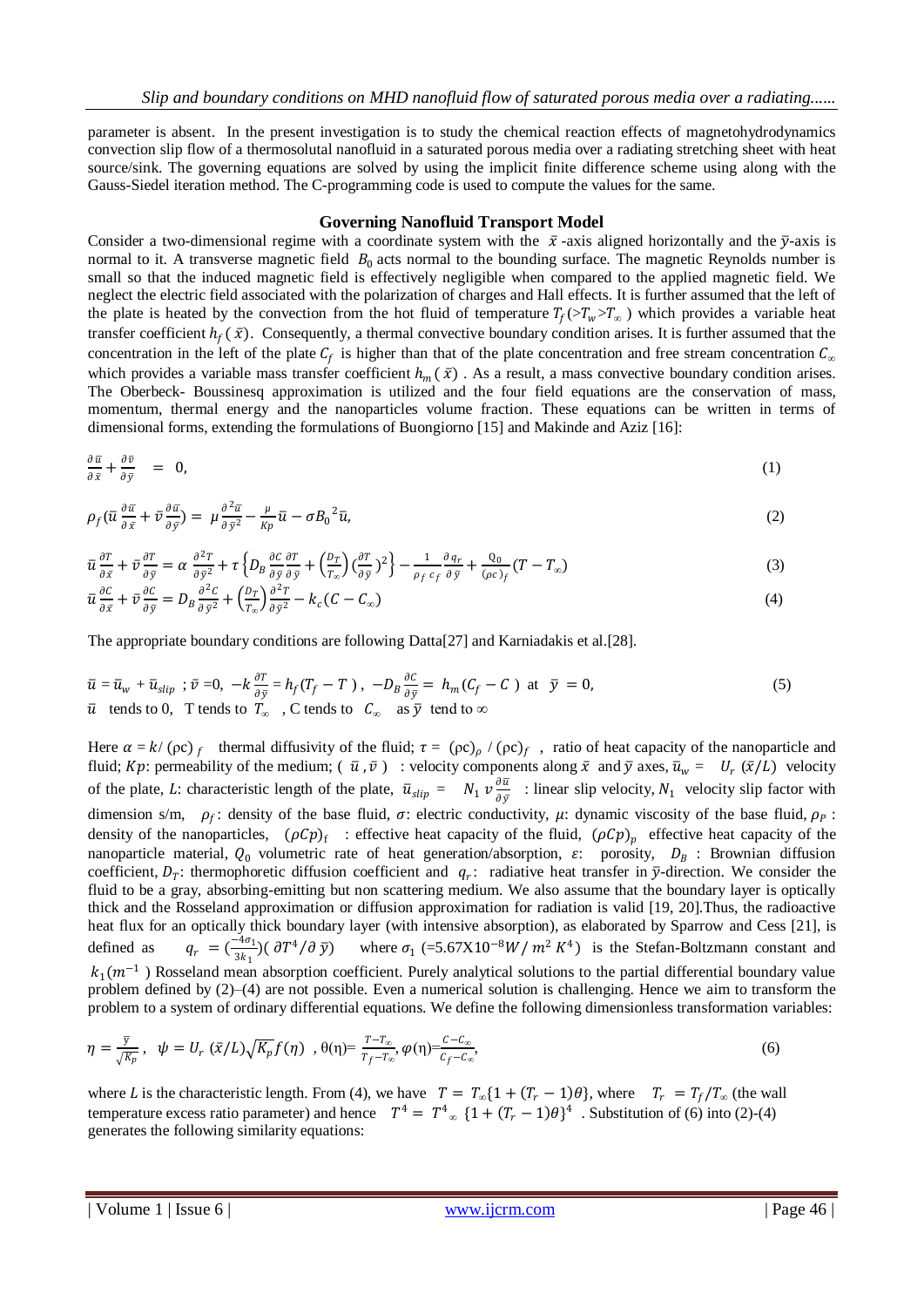*Slip and boundary conditions on MHD nanofluid flow of saturated porous media over a radiating......*

$$
f''' + Re Da (ff'' - f^2 - Mf') - f' = 0
$$
  
\n
$$
\theta'' + Re Pr Da f \theta' + Pr [Nb \theta' f \phi' + Nt \theta'^2] + \frac{4}{3B} [(1 + (T_r - 1)\theta)^3 \theta']' + Q\theta = 0
$$
\n(7)

$$
\varphi'' + Re \operatorname{LeDaf} \varphi' + \frac{Nt}{Nb} \theta'' - \gamma \varphi = 0
$$
\n(9)

The relevant boundary conditions are

$$
f(0) = 0, f'(0) = 1 + af''(0), \qquad \theta'(0) = -Nc[1 - \theta(0)],
$$
  
\n
$$
\varphi'(0) = -Nd[1 - \varphi(0)], \qquad f'(\infty) = \theta(\infty) = \varphi(\infty) = 0,
$$
\n(10)

where primes denote differentiation with respect to  $\eta$ . The thermo physical dimensionless parameters arising in (7)– (9) are defined as follows:  $Re = U_r L/v$  is the Reynolds number,  $Da = k_p/L^2$  is the Darcy number,  $M = \sigma B_0^2 L / U_r \rho$  is the magnetic field parameter,  $Pr = v/\alpha$  is the Prandtl number,  $Nt = \tau D_T (T_f - T_\infty)/vT_\infty$  is the thermophoresis parameter,  $Nb = \tau D_B (C_f - C_\infty)/v$  is the Brownian motion parameter,  $R = k k_1 / 4 \sigma_1 T_\infty^3$  is the convection-radiation parameter,  $/D_B$  is the Lewis number,  $a = N_1 v / \sqrt{K_p}$  is the hydrodynamic (momentum) slip parameter,  $Nd = h_m \sqrt{K_p}/D_B$  is the convection-diffusion parameter,  $Nc = h_f \sqrt{K_p}/k$  is the convection-conduction parameter and the chemical reaction parameter  $\gamma = k_c (C - C_{\infty})$ . Quantities of physical interest are the local friction factor,  $C_{f_{\bar{x}}}$ , the local Nusselt number,  $Nu_{\bar{x}}$  and the local Sherwood number,  $Sh_{\bar{x}}$ . Physically,  $C_{f_{\bar{x}}}$ represents the wall shear stress,  $Nu_{\bar{x}}$  defines the heat transfer rates and  $sh_{\bar{x}}$  defines the mass transfer rates:  $C_{f_x} Re_x^{-1} Da_x^{0.5} = 2f''(0)$ ,  $Sh_{\bar{x}} Da_{\bar{x}}^{0.5} = -\varphi'(0)$ 

$$
Nu_{\bar{x}} Da_{\bar{x}}^{0.5} = -[1 + \frac{4}{3R} \{1 + (T_r - 1)\theta(0)\}^3] \theta'(0)
$$
\n(11)

## **Results and discussion**

The numerical simulation of equations (7)-(9) subject to the boundary condition (10) are carried out for various values of the physical parameters such as Reynolds number *Re*, magnetic field parameter *M*, Prandtl number *Pr,* thermophoresis parameter *Nt,* Brownian motion parameter *Nb*, convection-radiation parameter *R*, Lewis number *Le*, hydrodynamic (momentum) slip parameter *a*, convection-diffusion parameter *Nd*, convection-conduction parameter *Nc*. In order to get a physical understanding of the problem the results have been performed for the velocity, temperature and concentration profiles. The results are presented graphically in figures 1-10

Figures 1(a) to 1(c) illustrate the velocity, temperature and concentration profiles for different values of heat source/sink parameter Q. From figure 1(a), it revel that with the effect of heat source/sink parameter  $(Q<sub>0</sub>)$ , the velocity profiles decreases and the velocity profiles increase with heat source (Q>0). There is a significant variation is observed from figure 1(b) the temperature profiles decreases with heat source/sink parameter  $(Q<sub>0</sub>)$  on the contrary, the temperature profiles increases with heat source/sink (Q>0) for both cases with and without convection-conduction parameter *Nc*. Figure 1(c) represents the effect of heat source/sink parameter *Q*, for different values of convection diffusion parameter *Nd* on concentration profiles. The concentration profiles increase in case of heat source/sink *Q<0*, while the concentration profiles decreases with heat source/sink parameter  $Q>0$ . It is interested to note that the heat sources effect is higher for higher conduction-diffusion parameter *Nd*. Therefore, the thermal and concentration boundary layer thickness are enhanced. Figure 3 depicts the influence of chemical reaction on the dimensionless temperature and solutal concentration profiles with the fixed values of other parameters. It is obvious that an increase in the chemical reaction parameter results a decreasing in the solutal concentration profile. The distribution of solutal concentration becomes weak in the presence of chemical reaction. So, the solutal concentration boundary layer becomes thin as the chemical reaction parameter increases. From Fig. 2, it is observed that the chemical reaction influences the solutal concentration field. However, it has a minor effect on thermal diffusion. This explains the minor influence of chemical reaction on temperature profile. It is worth mentioning here that, the large values of  $\gamma$  shows small changes on temperature field. The velocity, temperature and concentration display in 3(a) and 3(b). It is depicted that the effect of magnetic fluid is to decrease the velocity field for the cases slip and no slip boundary conditions. It is due to Lorentz forces in the saturated porous medium. When the strength of the magnetic field increase the velocity gradient at the interface has been diminishes, the temperature profiles increases with the increase of magnetic field *M*. Figure 4(a) and 4(b) demonstrates that an increase wall temperature parameter *Tr* increases velocity as well as temperature profiles. It can be also noticed that the convection parameter *Nc* increases the temperature profiles. Figures 5(a) and 5(b) depict the influence of thermal radiation parameter  $R$  on velocity and temperature profiles. It can be seen from the figure that the velocity profiles increase with the increase of Reynolds number *Re*, while the temperature profiles with the increase of *R*. This is due to the Radiation term appeared in equation (8) is inversely proportional to the radiation parameter *R*. Thus, small *R* signifies a large radiation effect while *R* tends to infinite correspond to no radiation effect. Evidently the presence of thermal radiation flux is demonstrated to heat the thermal boundary layer significantly and is benefited to material characteristic. Figure 6, represents the effect of thermophorasis parameter *Nt* when conduction parameter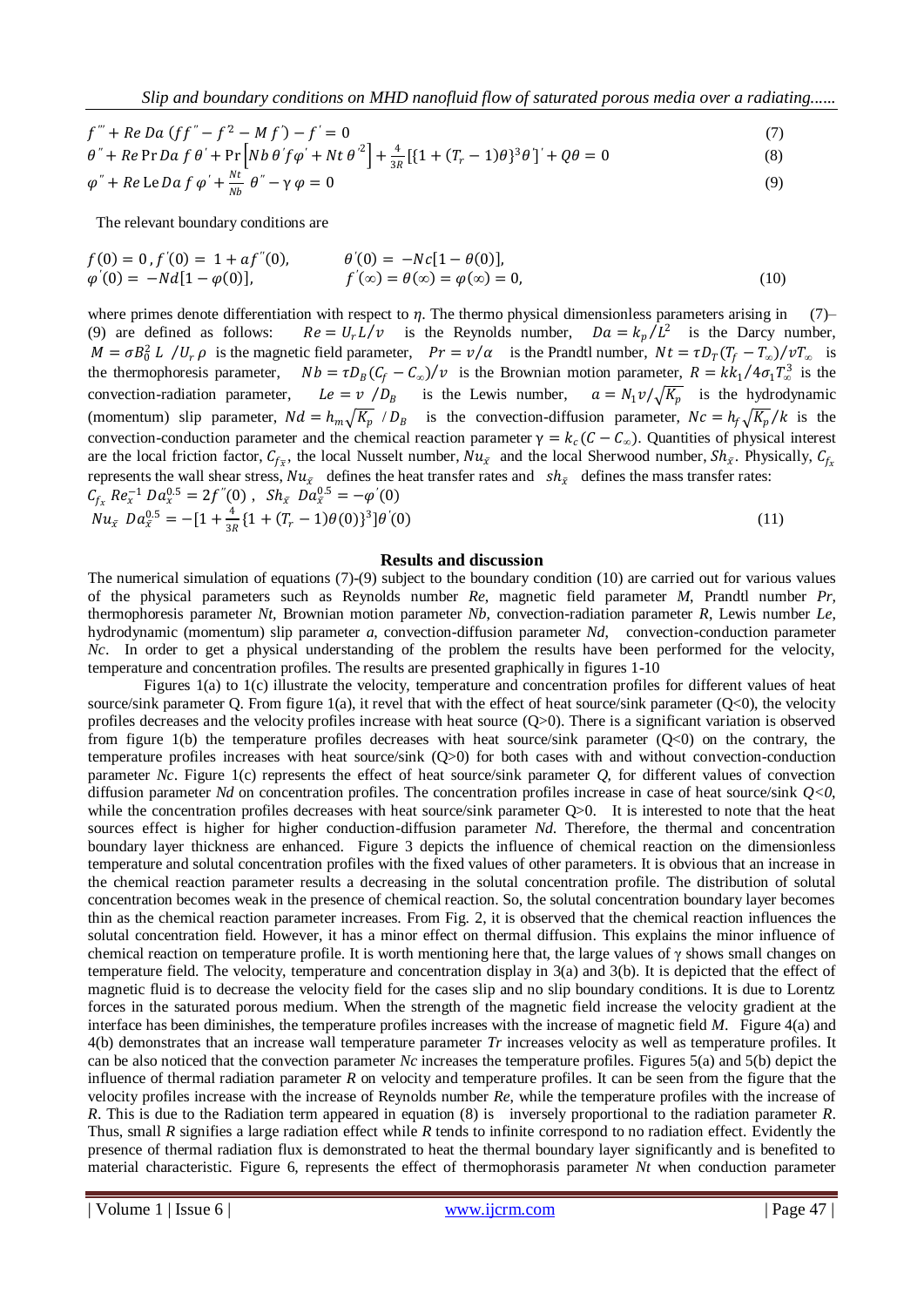*Nc=0*(without biot number), *Nc= 0.1*(with biot number) with influence of thermophorasis parameter *Nt*. The concentration profiles increase with increase of thermophorasis parameter *Nt*. It is worth mentioning that the thermophorasis parameter *Nt* effect is more in the presence of Biot number *Nc*. The effect of Brownian motion parameter *Nb* is to display on concentration profiles in Figure 7. It can be seen that the Brownian motion parameter *Nb* effects lead to decrease the concentration profiles. It is evident from Figure.8, the variation of skin friction parameter *f''*(0) decreases with the increase of radiation parameter *R* and increases with the increase of magnetic parameter *M*. The Figure 9 is done for the values of  $\theta'(0)$  verses the magnetic field parameter *M*. From figure it revealed that the heat transfer coefficient θ'(0) is to increase with the increase of *R* and reduces the values with increase of values of magnetic parameter *M*. Figure 10 is plotted for the Sherwood number  $\varphi'(0)$  verses the magnetic parameter *M* for different values of radiation parameter *R*. The results indicate that an increasing magnetic parameter *M* is to decrease the Sherwood parameter coefficients  $\varphi'(0)$  values. It is also noticed that the Sherwood parameter coefficients  $\varphi'(0)$ values increasing with the increase of radiation parameter *R*.

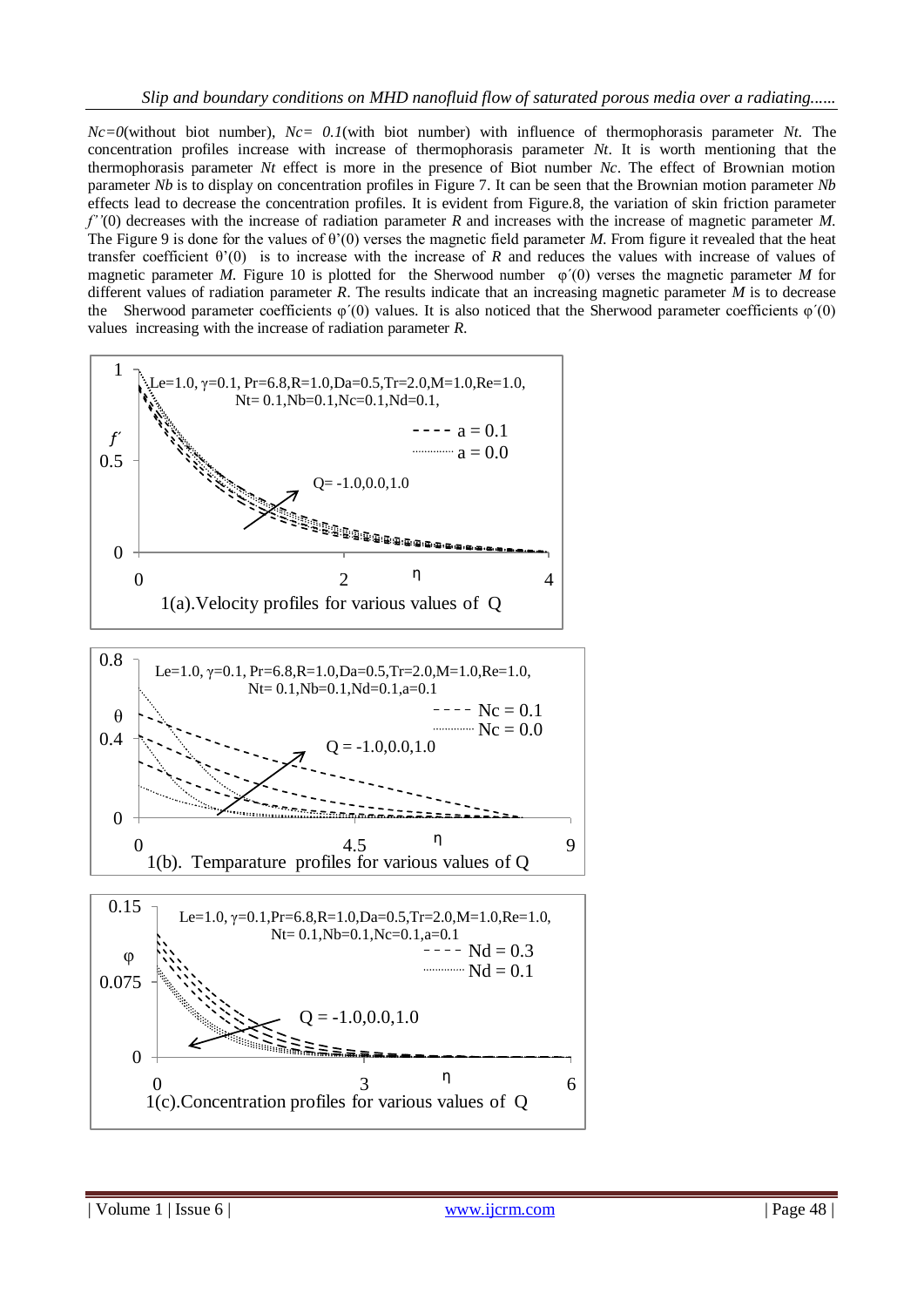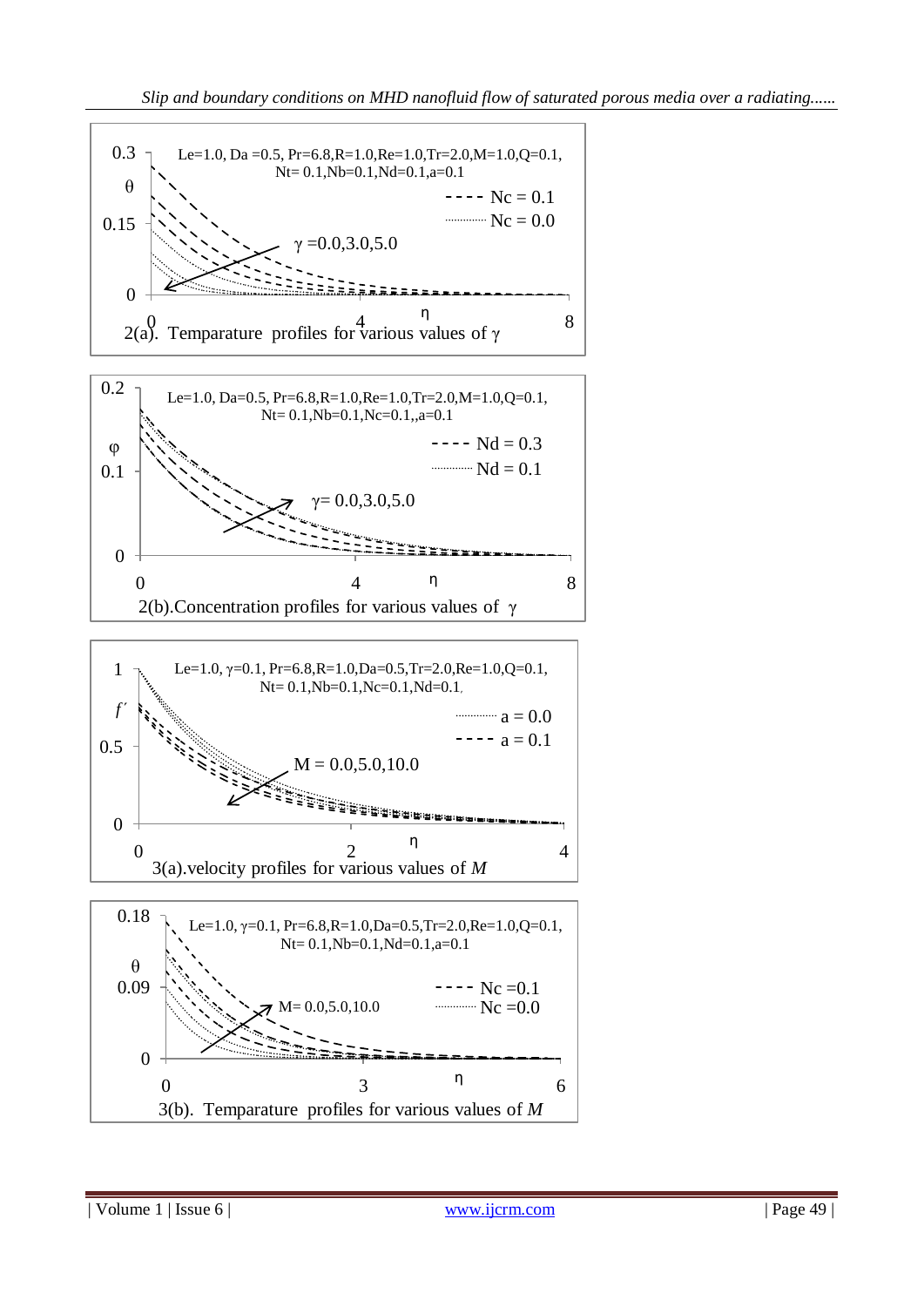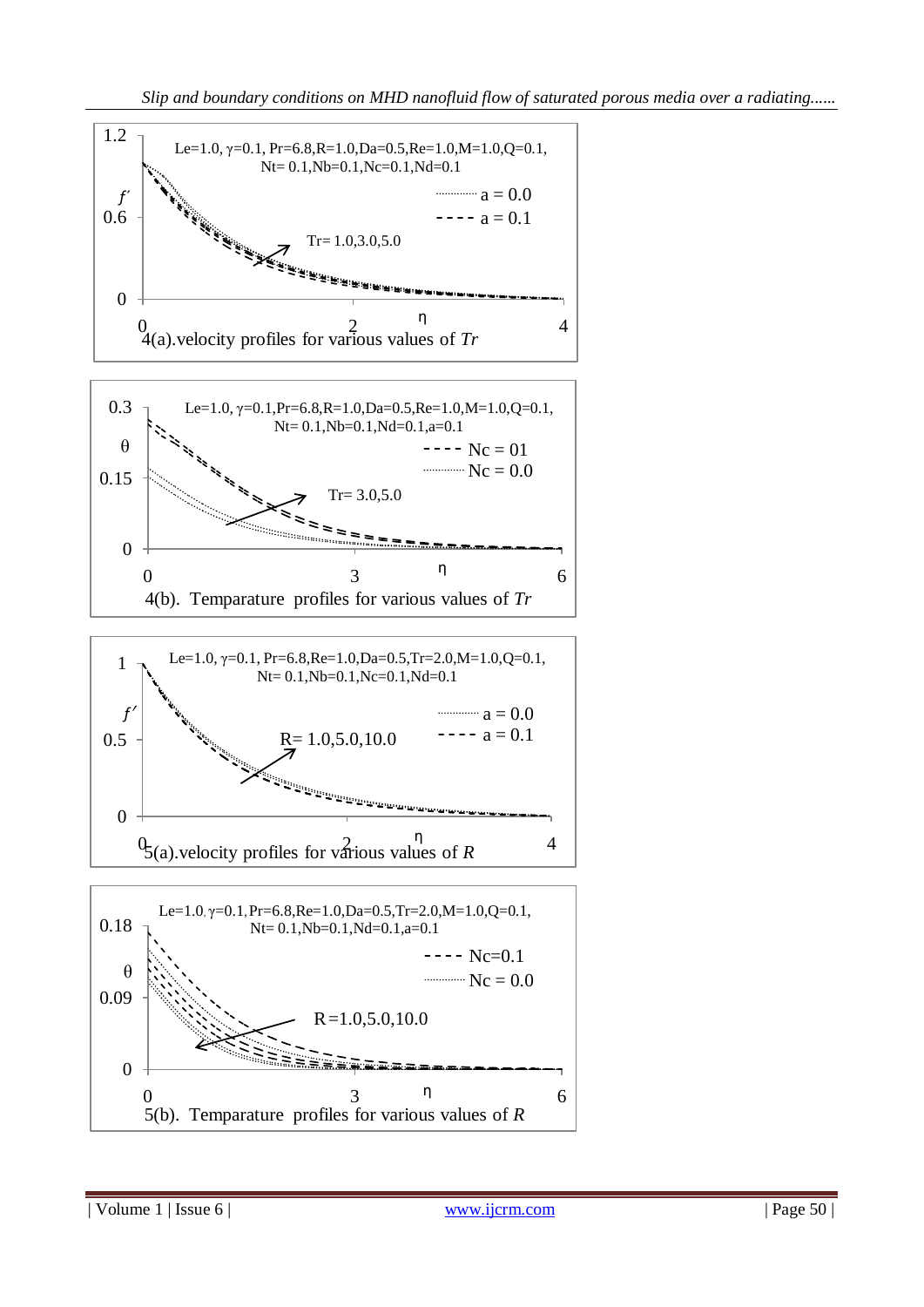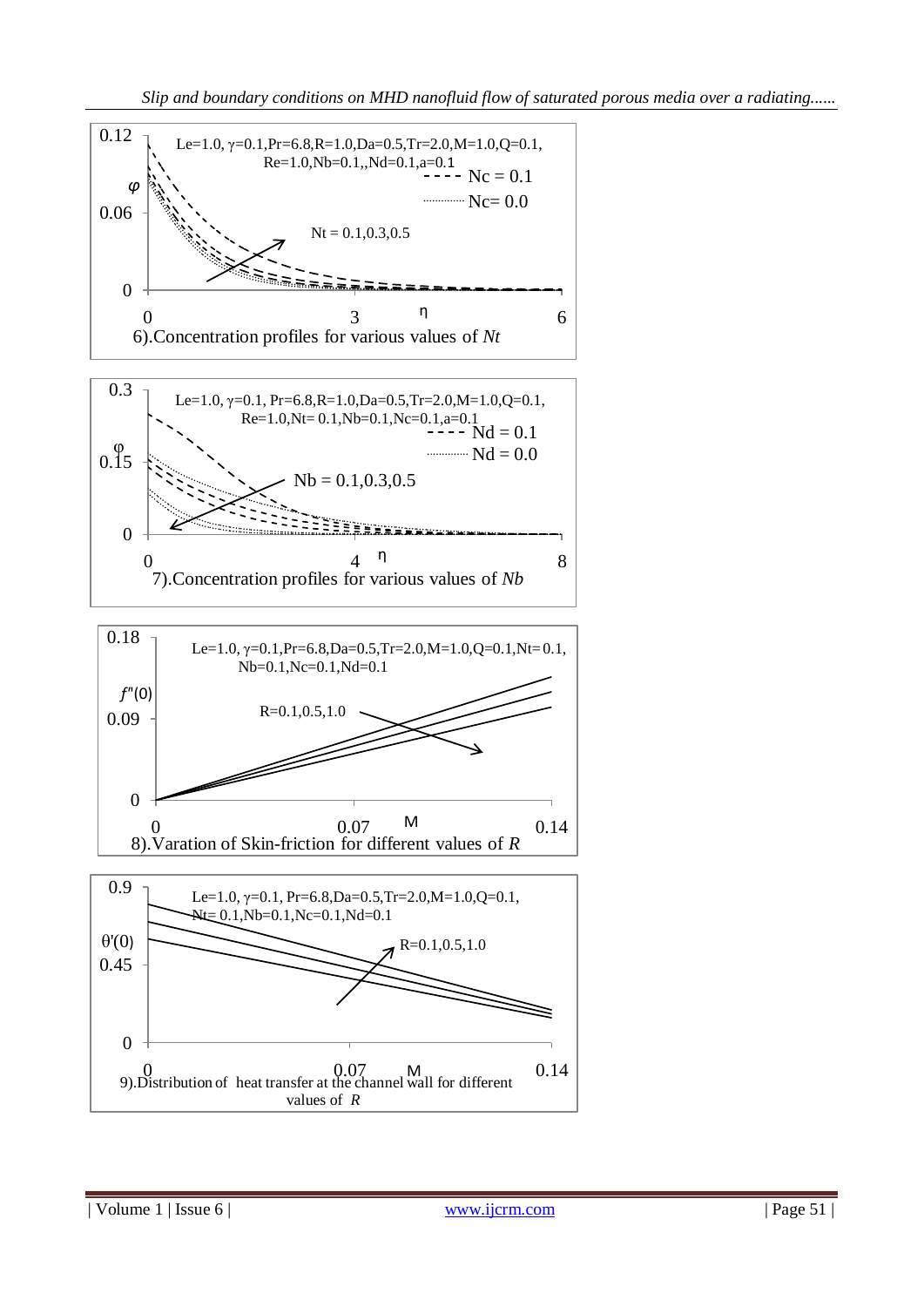*Slip and boundary conditions on MHD nanofluid flow of saturated porous media over a radiating......*



#### **Conclusion**

In the present investigation, an analysis in order to study the chemical reaction effects of magnetohydrodynamics convection slip flow of a thermosolutal nanofluid in a saturated porous media over a radiating stretching sheet with heat source/sink. In this study the density is dependent on velocity, temperature and concentration profiles. The governing equations are transformed to the high non-linear ordinary differential equations by the use of similarity transformation and are solved analytically using finite difference method along with the Gauss-seidel method. The physical parameters such as Reynolds number, chemical reaction parameter, magnetic field parameter, Prandtl number*,* thermophoresis parameter*,* Brownian motion parameter, convection-radiation parameter, Lewis number, hydrodynamic (momentum) slip parameter, convection-diffusion parameter, convection-conduction parameter on velocity, temperature and concentration profiles are depicted and discussed in this paper.

# **REFERENCES**

- [1] J. Buongiorno and W. Hu, "Nanofluid coolants for advanced nuclear power plants," *Proceedings of the International Congress on Advances in Nuclear Power Plants (ICAPP '05)*, Paper no. 5705, Seoul, Korea, May 2005.
- [2] J. Buongiorno, "Convective transport in nanofluids," *Journal of Heat Transfer*, vol. 128, no. 3, pp. 240– 250, 2006.
- [3] A. V. Kuznetsov and D. A. Nield, "Natural convective boundary-layer flow of a nanofluid past a vertical plate," *International Journal of Thermal Sciences*, vol. 49, no. 2, pp. 243–247, 2010.
- [4] Srinivas Maripala, Kishan.N, "Unsteady MHD flow and heat transfer of nanofluid over a permeable shrinking sheet with thermal radiation and chemical reaction" American Journal of Engineering Research, Volume-4, Issue-6, pp-01-12.(2015).
- [5] Makinde, O.D. and A. Aziz, 2011. Boundary layer flow of a nanofluid past a stretching sheet with a convective boundary condition, Int. J. Therm. Sci.,50: 1326-1332.
- [6] R.S.R.O. Gorla and A. Chamkha, "Natural convective boundary layer flow over a horizontal plate embedded in a porous medium saturated with a nanofluid," *Journal of Modern Physics*, vol. 2, pp.62–71, 2011.
- [7] Chandra shekhar balla and Kishan Naikoti, "Finite element analysis of MHD transient free convection flow of nanofluid and a vertical cone with thermal radiation."*Journal of nanoengineeing and nanosystems.2014.*
- [8] Hunegnaw dessie and Naikoti Kishan," MHD effects on heat transfer over stretching sheet embedded in porous medium with variable viscosity, viscous dissipation and heat source/sink.,' [Ain Shams Engineering Journal.](http://www.sciencedirect.com/science/journal/20904479)volume 5,issue3, pages 967-977, September 2014
- [9] A. Aziz, "A similarity solution for laminar thermal boundary layer over a flat plate with a convective surface boundary condition," *Communications in Nonlinear Science and Numerical Simulation*, vol. 14, no. 4, pp. 1064–1068, 2009.
- [10] O. D. Makinde and A. Aziz, "Boundary layer flow of a nanofluid past a stretching sheet with a convective boundary condition," *International Journal of Thermal Sciences*, vol. 50, no. 7, pp. 1326–1332, 2011.
- [11] M. A. A. Hamad, M. Uddin, and A. I. M. Ismail, "Investigation of combined heat and mass transfer by Lie group analysis with variable diffusivity taking into account hydrodynamic slip and thermal convective boundary conditions," *International Journal of Heat and Mass Transfer*, vol. 55, pp. 1355–1362, 2012.
- [12] S. Yao, T. Fang, and Y. Zhong, "Heat transfer of a generalized stretching/shrinking wall problem with convective boundary conditions," *Communications in Nonlinear Science and Numerical Simulation*, vol. 16, no. 2, pp. 752–760, 2011.
- [13] N. A. Yacob, A. Ishak, and I. Pop, "Falkner-Skan problem for a static or moving wedge in nanofluids," *International Journal of Thermal Sciences*, vol. 50, no. 2, pp. 133–139, 2011.
- [14] Kishan.N and Kavitha.p," [Effects of heat source/sink on MHD flow and heat transfer of a non-Newtonian power-law fluid on a](http://scholar.google.com/scholar?oi=bibs&cluster=3301667585834865161&btnI=1&hl=en)  [stretching surface with thermal radiation and slip-conditions"](http://scholar.google.com/scholar?oi=bibs&cluster=3301667585834865161&btnI=1&hl=en). Thermal Science, Pages: 35-35, [doi:10.2298/TSCI130616035N](http://www.doiserbia.nb.rs/Article.aspx?id=0354-98361400035N), 2014.
- [15] J. Buongiorno,"Convective transport in nanofluids," *Journal of Heat Transfer*, vol.128, no.3, pp. 240–250, 2006.
- [16] O.D.Makinde and A. Aziz, "Boundary layer flow of a nanofluid past a stretching sheet with a convective boundary condition," *International Journal ofThermal Sciences*, vol. 50,no. 7, pp. 1326– 1332, 2011.
- [17] A. K. Datta, Biological and Bioenvironmental Heat and Mass Transfer, Marcel Dekker, New York, NY,USA, 2002
- [18] G. Karniadakis, A. Beskok, and N. Aluru, *Microflows and Nanoflows Fundamentals and Simulation*, Springer Science, New York, NY, USA, 2005.